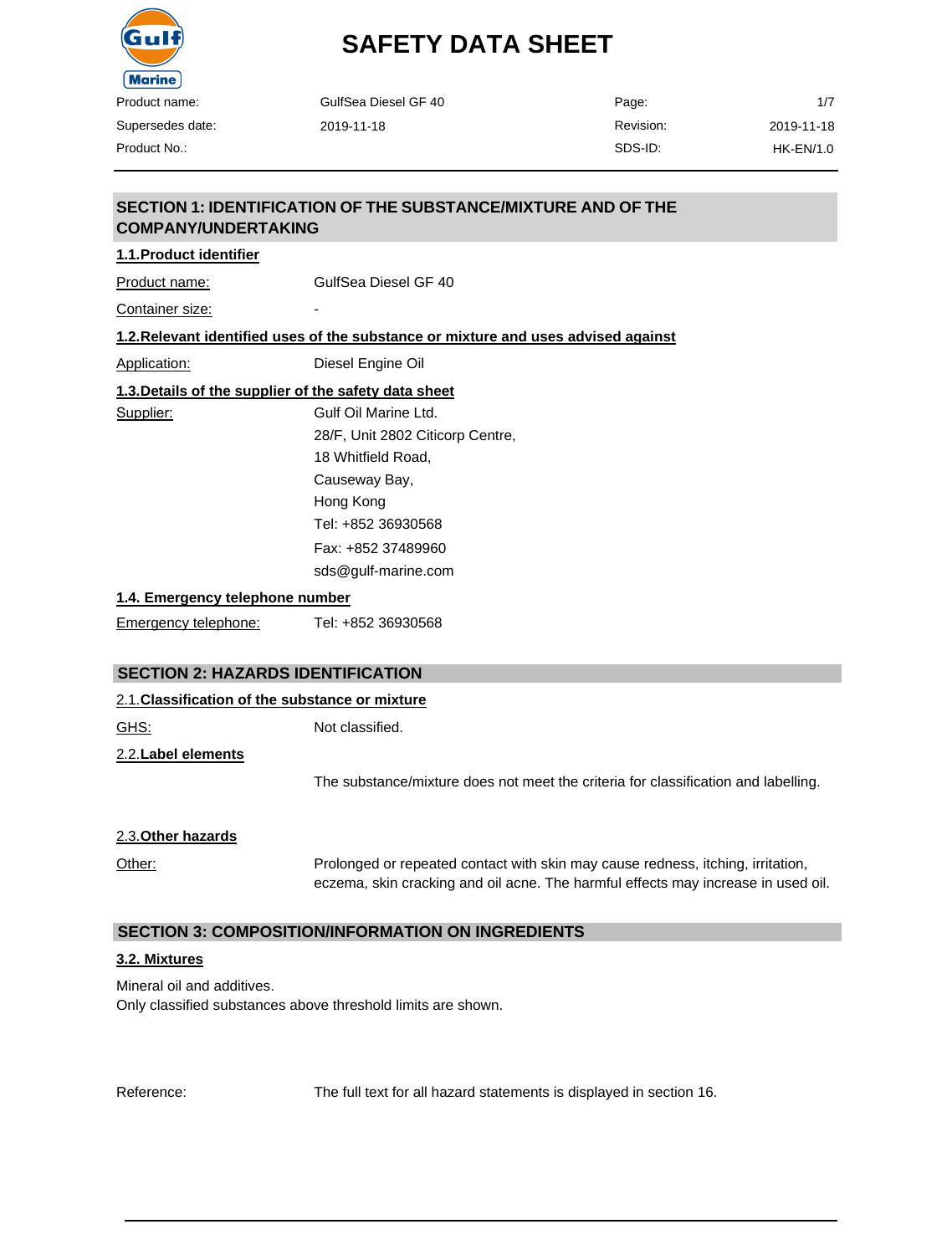

| oduct name:    | GulfSea Diesel GF 40 | Page:     | 2/7        |
|----------------|----------------------|-----------|------------|
| persedes date: | 2019-11-18           | Revision: | 2019-11-18 |
| oduct No∴      |                      | SDS-ID:   | HK-EN/1.0  |
|                |                      |           |            |

### **SECTION 4: FIRST AID MEASURES**

### **4.1. Description of first aid measures**

| Inhalation:       | Move into fresh air and keep at rest. In case of persistent throat irritation<br>or coughing: Seek medical attention and bring these instructions.                                                          |
|-------------------|-------------------------------------------------------------------------------------------------------------------------------------------------------------------------------------------------------------|
| Skin contact:     | Remove contaminated clothing. Rinse skin immediately. Thoroughly rub with<br>liquid soap and wash with lukewarm water. Get medical attention if any<br>discomfort continues.                                |
| Eye contact:      | Immediately flush with plenty of water for at least 15 minutes. Remove any<br>contact lenses and open eyelids widely. If irritation persists: Seek medical<br>attention and bring along these instructions. |
| Ingestion:        | DO NOT induce vomiting. Get medical attention immediately.                                                                                                                                                  |
|                   | 4.2. Most important symptoms and effects, both acute and delayed                                                                                                                                            |
| Symptoms/effects: | See section 11 for more detailed information on health effects and symptoms.                                                                                                                                |
|                   | 4.3. Indication of any immediate medical attention and special treatment needed                                                                                                                             |

Medical attention/treatments: Treat symptomatically.

# **SECTION 5: FIREFIGHTING MEASURES**

### **5.1.Extinguishing media**

| <b>Extinguishing media:</b>                   | Extinguish with foam, carbon dioxide, dry powder or water fog. Cool<br>containers exposed to heat with water spray and remove container, if no risk<br>is involved.                 |
|-----------------------------------------------|-------------------------------------------------------------------------------------------------------------------------------------------------------------------------------------|
|                                               | Do not use water jet as an extinguisher, as this will spread the fire.                                                                                                              |
|                                               | 5.2. Special hazards arising from the substance or mixture                                                                                                                          |
| Specific hazards:                             | When heated and in case of fire, harmful vapours/gases may be formed. Fire in<br>closed areas should only be extinguished by trained personnel.                                     |
| 5.3. Advice for firefighters                  |                                                                                                                                                                                     |
| Protective equipment for<br>fire-fighters:    | Wear suitable respiratory protective equipment.                                                                                                                                     |
| <b>SECTION 6: ACCIDENTAL RELEASE MEASURES</b> |                                                                                                                                                                                     |
|                                               | 6.1. Personal precautions, protective equipment and emergency procedures                                                                                                            |
| Personal precautions:                         | Mark the spillage. Avoid inhalation of oil mist and contact with skin and eyes.<br>Keep public away from danger area. In case of spills, beware of slippery<br>floors and surfaces. |
| Protective equipment:                         | Wear necessary protective equipment.                                                                                                                                                |
| <b>6.2. Environmental precautions</b>         |                                                                                                                                                                                     |
| <b>Environmental</b><br>precautions:          | Avoid discharge into drains. Contact local authorities in case of spillage to<br>drain/aquatic environment.                                                                         |
|                                               | 6.3. Methods and material for containment and cleaning up                                                                                                                           |
| Methods for cleaning up:                      | Dam and absorb spillages with sand, earth or other non-combustible material.                                                                                                        |
| 6.4. Reference to other sections              |                                                                                                                                                                                     |
| Reference:                                    | For personal protection, see section 8. For waste disposal, see section 13.                                                                                                         |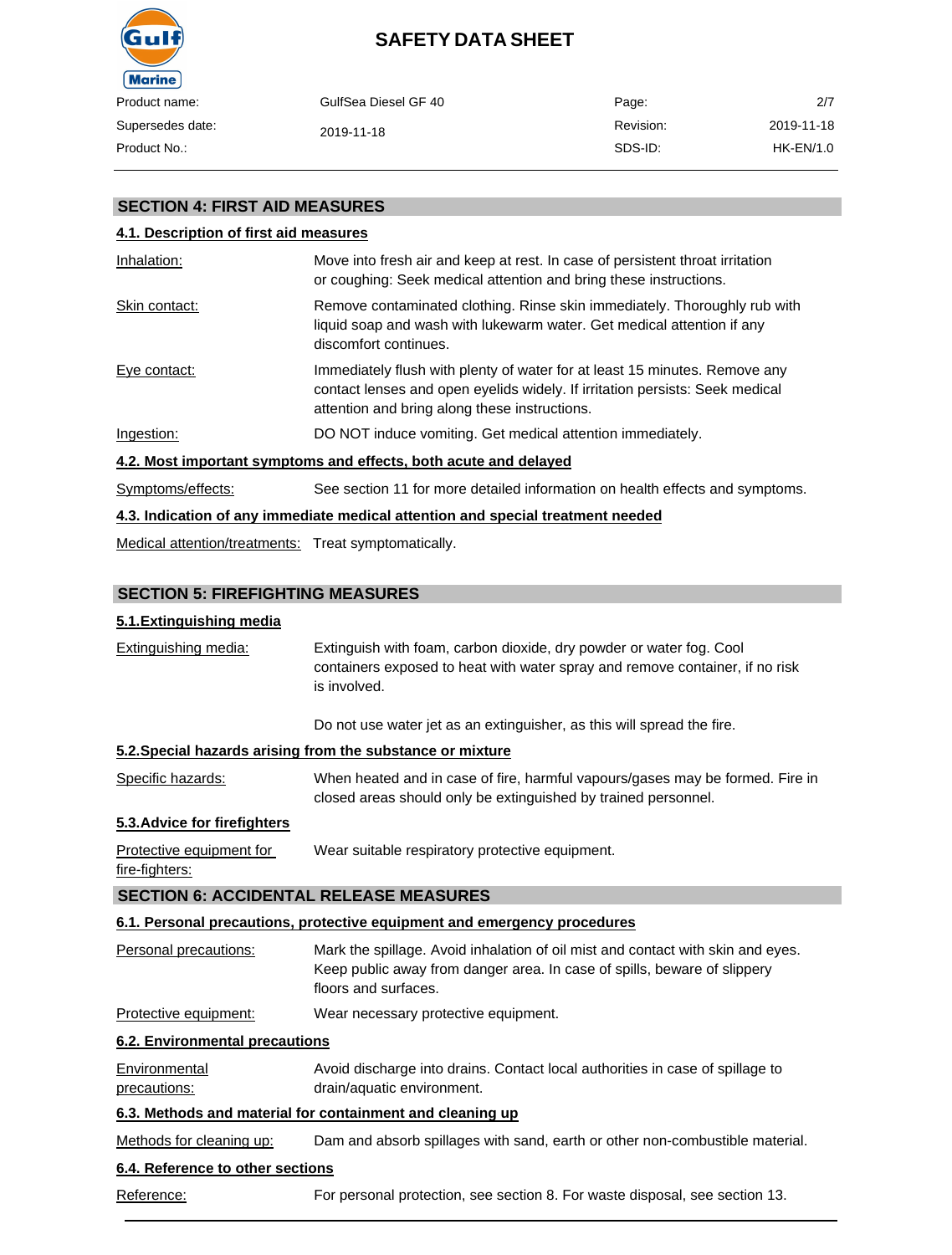

| ct name:    | GulfSea Diesel GF 40 | Page:     | 3/7        |
|-------------|----------------------|-----------|------------|
| sedes date: | 2019-11-18           | Revision: | 2019-11-18 |
| ct No.:     |                      | SDS-ID:   | HK-EN/1.0  |

# **SECTION 7: HANDLING AND STORAGE**

### **7.1. Precautions for safe handling**

| Safe handling advice:    | Observe good chemical hygiene practices. Avoid inhalation of oil mist and<br>contact with skin and eyes. Avoid prolonged and repeated contact with oil,<br>particularly used oil. Wash hands before breaks and before smoking, eating or<br>drinking. |
|--------------------------|-------------------------------------------------------------------------------------------------------------------------------------------------------------------------------------------------------------------------------------------------------|
| Technical measures:      | Use work methods which minimise oil mist production. Do not smoke or use<br>open fire or other sources of ignition.                                                                                                                                   |
| Technical precautions:   | When working with heated oil, mechanical ventilation may be required.                                                                                                                                                                                 |
|                          | 7.2. Conditions for safe storage, including any incompatibilities                                                                                                                                                                                     |
| storage:                 | Technical measures for safe Store in tightly closed original container in a well-ventilated place.                                                                                                                                                    |
| Storage conditions:      | Keep at a temperature not exceeding 45°C.                                                                                                                                                                                                             |
| 7.3. Specific end use(s) |                                                                                                                                                                                                                                                       |
| Specific use(s):         | Lubricant.                                                                                                                                                                                                                                            |

### **SECTION 8: EXPOSURE CONTROLS/PERSONAL PROTECTION**

#### 8.1.**Control parameters**

Occupational exposure limits:

| CAS-No.:                             | Chemical name: | <u>As:</u>     | Exposure limits:   | Type:               | Notes:                   | References: |
|--------------------------------------|----------------|----------------|--------------------|---------------------|--------------------------|-------------|
| Oil mist, -mineral<br>$\blacksquare$ |                | $\blacksquare$ | $5 \text{ mg/m}$ 3 | PEL (Long<br>Term)  | $\overline{\phantom{a}}$ |             |
|                                      |                | $\blacksquare$ | $10 \text{ mg/m}$  | PEL (Short<br>Term) | $\overline{\phantom{a}}$ |             |

#### 8.2.**Exposure controls**

| <b>Engineering measures:</b> | Provide adequate ventilation. Observe Occupational Exposure Limits and<br>minimize the risk of inhalation of vapours and oil mist.                                                                                                                                                                                                                            |
|------------------------------|---------------------------------------------------------------------------------------------------------------------------------------------------------------------------------------------------------------------------------------------------------------------------------------------------------------------------------------------------------------|
| Respiratory equipment:       | In case of inadequate ventilation or risk of inhalation of oil mist, suitable<br>respiratory equipment with combination filter (type A2/P3) can be used.                                                                                                                                                                                                      |
| Hand protection:             | Gloves (synthetic rubber, neoprene)                                                                                                                                                                                                                                                                                                                           |
| Eye protection:              | Wear approved, tight fitting safety glasses where splashing is probable.                                                                                                                                                                                                                                                                                      |
| Skin protection:             | Wear appropriate clothing to prevent repeated or prolonged skin contact.                                                                                                                                                                                                                                                                                      |
| Hygiene measures:            | Wash hands after handling. Observe good chemical hygiene practices. Wash<br>contaminated clothing before reuse. When using do not eat, drink or<br>smoke. Always remove oil with soap and water or skin cleaning agent,<br>never use organic solvents. Do not use oil-contaminated clothing or shoes,<br>and do not put rags moistened with oil into pockets. |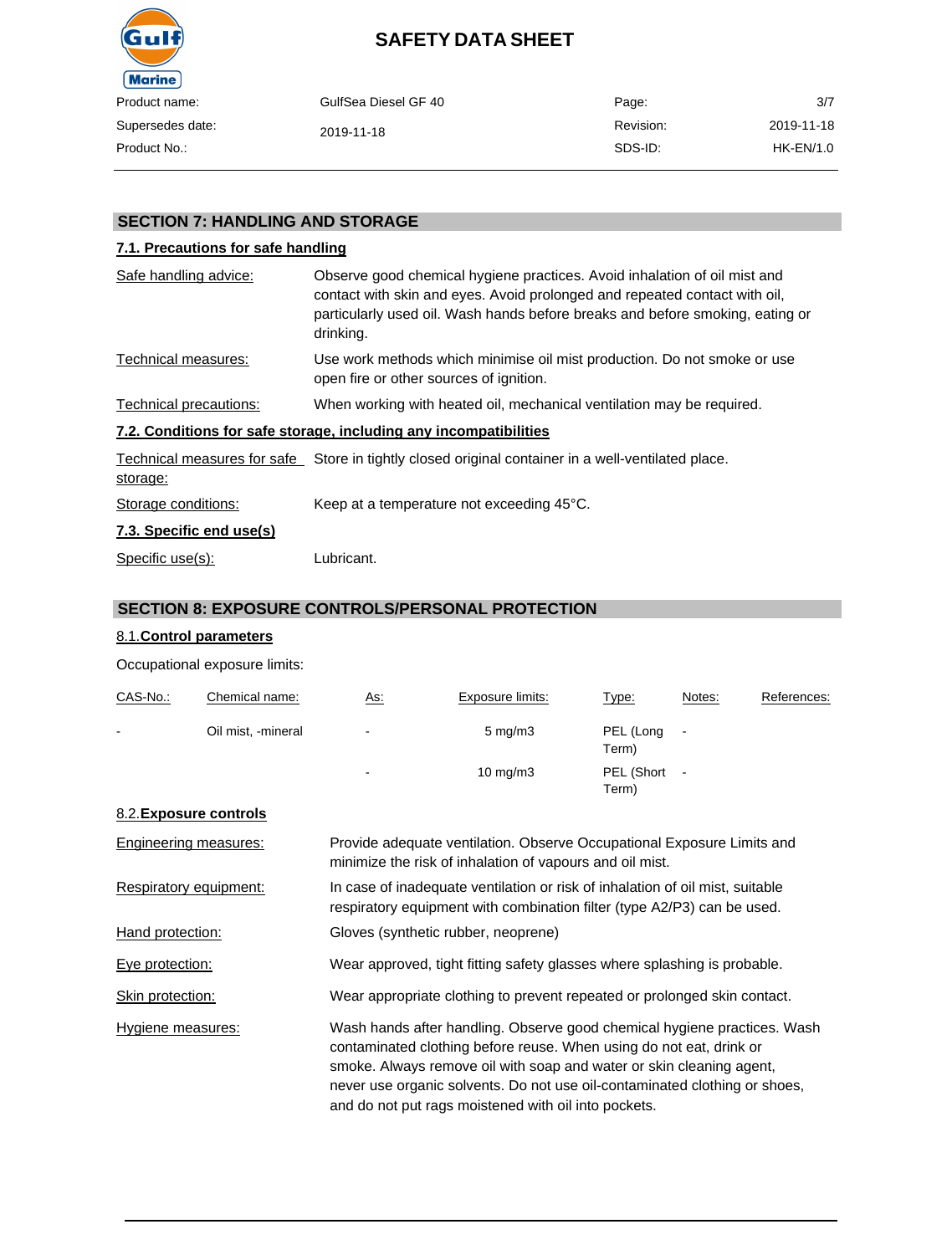

GulfSea Diesel GF 40 2019-11-18 Page: Revision: SDS-ID: 4/7 2019-11-18 HK-EN/1.0

### **SECTION 9: PHYSICAL AND CHEMICAL PROPERTIES**

### **9.1. Information on basic physical and chemical properties**

| Appearance:                                        | Viscous liquid.                  |
|----------------------------------------------------|----------------------------------|
| Colour:                                            | Brown.                           |
| Odour:                                             | Mild.                            |
| Odour threshold:                                   | Not available.                   |
| <u>pH:</u>                                         | Not applicable.                  |
| Melting point / freezing point:                    | Not available.                   |
| Boiling point:                                     | Not available.                   |
| Flash point:                                       | $246^{\circ}$ C<br>ASTM D 92     |
| <b>Evaporation rate:</b>                           | Not available.                   |
| Flammability (solid, gas):                         | Not applicable.                  |
| <b>Explosion limits:</b>                           | Not available.                   |
| Vapour pressure:                                   | Not available.                   |
| Vapour density:                                    | Not available.                   |
| Relative density:                                  | 0.903                            |
| Solubility:                                        | Soluble in: Organic solvents.    |
| <b>Partition coefficient</b><br>(n-octanol/water): | Not available.                   |
| Auto-ignition<br>temperature (°C):                 | Not available.                   |
| Decomposition<br>temperature (°C):                 | Not available.                   |
| Viscosity:                                         | 15.0 mm <sup>2</sup> /s (100 °C) |
| <b>Explosive properties:</b>                       | Not available.                   |
| Oxidising properties:                              | Not available.                   |
| 9.2. Other information                             |                                  |
| Other data:                                        | Pour point (°C): -18             |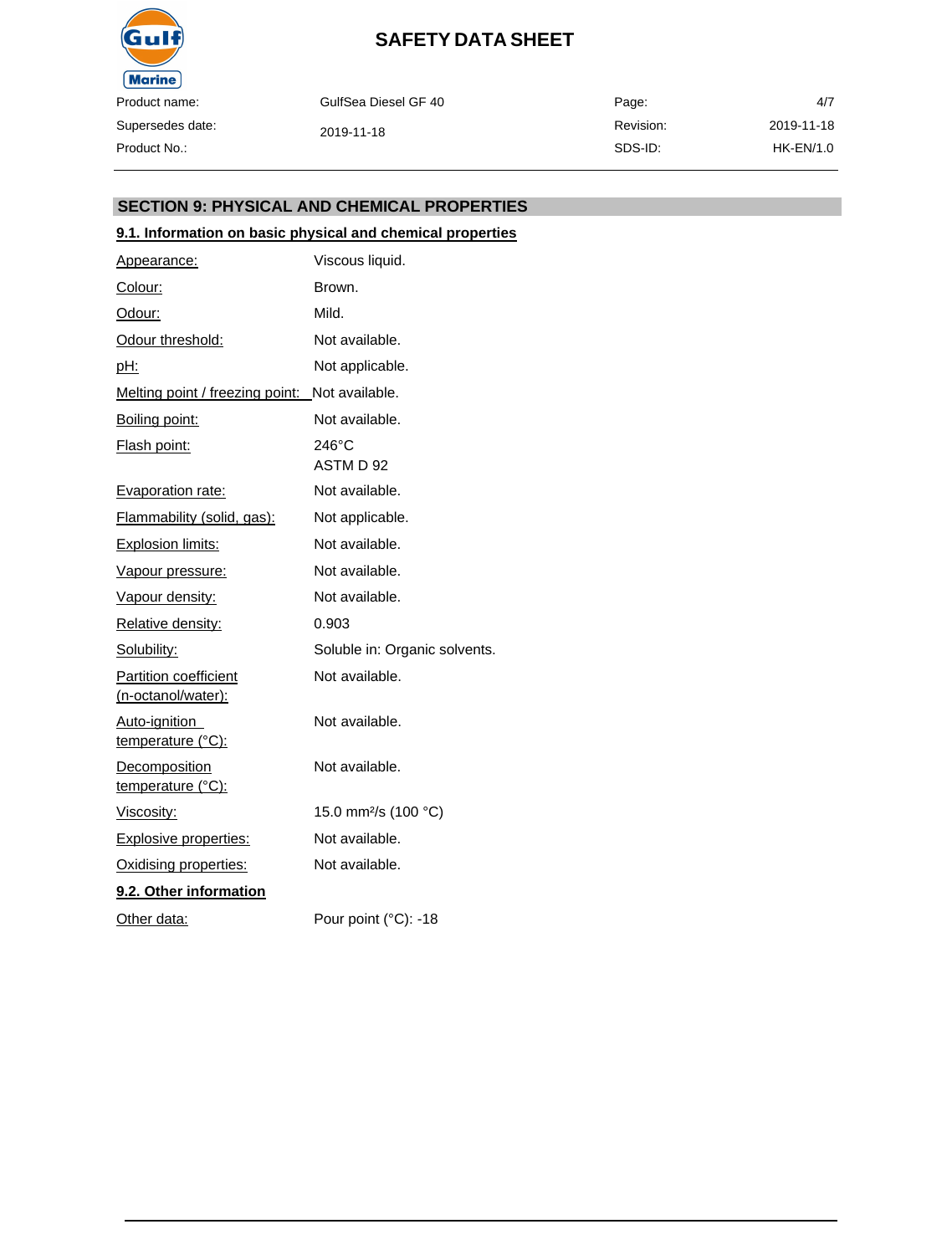

| name:     | GulfSea Diesel GF 40 | Page:     | 5/7        |
|-----------|----------------------|-----------|------------|
| des date: | 2019-11-18           | Revision: | 2019-11-18 |
| No.:      |                      | SDS-ID:   | HK-EN/1.0  |

#### **SECTION 10: STABILITY AND REACTIVITY**

#### **10.1. Reactivity**

Reactivity: Not reactive.

#### **10.2. Chemical stability**

Stability: Stable under normal temperature conditions.

#### **10.3. Possibility of hazardous reactions**

Hazardous reactions: None known.

#### **10.4. Conditions to avoid**

Conditions/materials to avoid: Heat, sparks, flames. Extremely high or low temperatures.

#### **10.5. Incompatible materials**

Incompatible materials: Strong oxidizing substances.

#### **10.6. Hazardous decomposition products**

Hazardous decomposition products: None under normal conditions. Hazardous polymerisation will not occur.

#### **SECTION 11: TOXICOLOGICAL INFORMATION**

#### **11.1. Information on toxicological effects**

| <b>Acute Toxicity (Oral):</b>         | Based on available data, the classification criteria are not met.                                                                                         |
|---------------------------------------|-----------------------------------------------------------------------------------------------------------------------------------------------------------|
| <b>Acute Toxicity (Dermal):</b>       | Based on available data, the classification criteria are not met.                                                                                         |
| Acute Toxicity (Inhalation):          | Based on available data, the classification criteria are not met.                                                                                         |
| Skin Corrosion/Irritation:            | Based on available data, the classification criteria are not met.                                                                                         |
|                                       | Serious eye damage/irritation: Based on available data, the classification criteria are not met.                                                          |
| Respiratory or skin<br>sensitisation: | Based on available data, the classification criteria are not met.                                                                                         |
| Germ cell mutagenicity:               | Based on available data, the classification criteria are not met.                                                                                         |
| Carcinogenicity:                      | Based on available data, the classification criteria are not met.                                                                                         |
| Reproductive Toxicity:                | Based on available data, the classification criteria are not met.                                                                                         |
| STOT - Single exposure:               | Based on available data, the classification criteria are not met.                                                                                         |
| STOT - Repeated exposure:             | Based on available data, the classification criteria are not met.                                                                                         |
| <b>Aspiration hazard:</b>             | Based on available data, the classification criteria are not met.                                                                                         |
| Inhalation:                           | Inhalation of oil mist or vapours formed during heating of the product may irritate<br>the respiratory system and provoke throat irritation and coughing. |
| Skin contact:                         | Prolonged or repeated contact with used oil may cause serious skin diseases,<br>such as dermatitis.                                                       |
| Eye contact:                          | May cause temporary eye irritation.                                                                                                                       |
| Ingestion:                            | Low order of acute toxicity, but aspiration following ingestion and vomiting may<br>cause severe and potentially fatal chemical pneumonitis.              |
| Specific effects:                     | Used oil may contain harmful contaminants.                                                                                                                |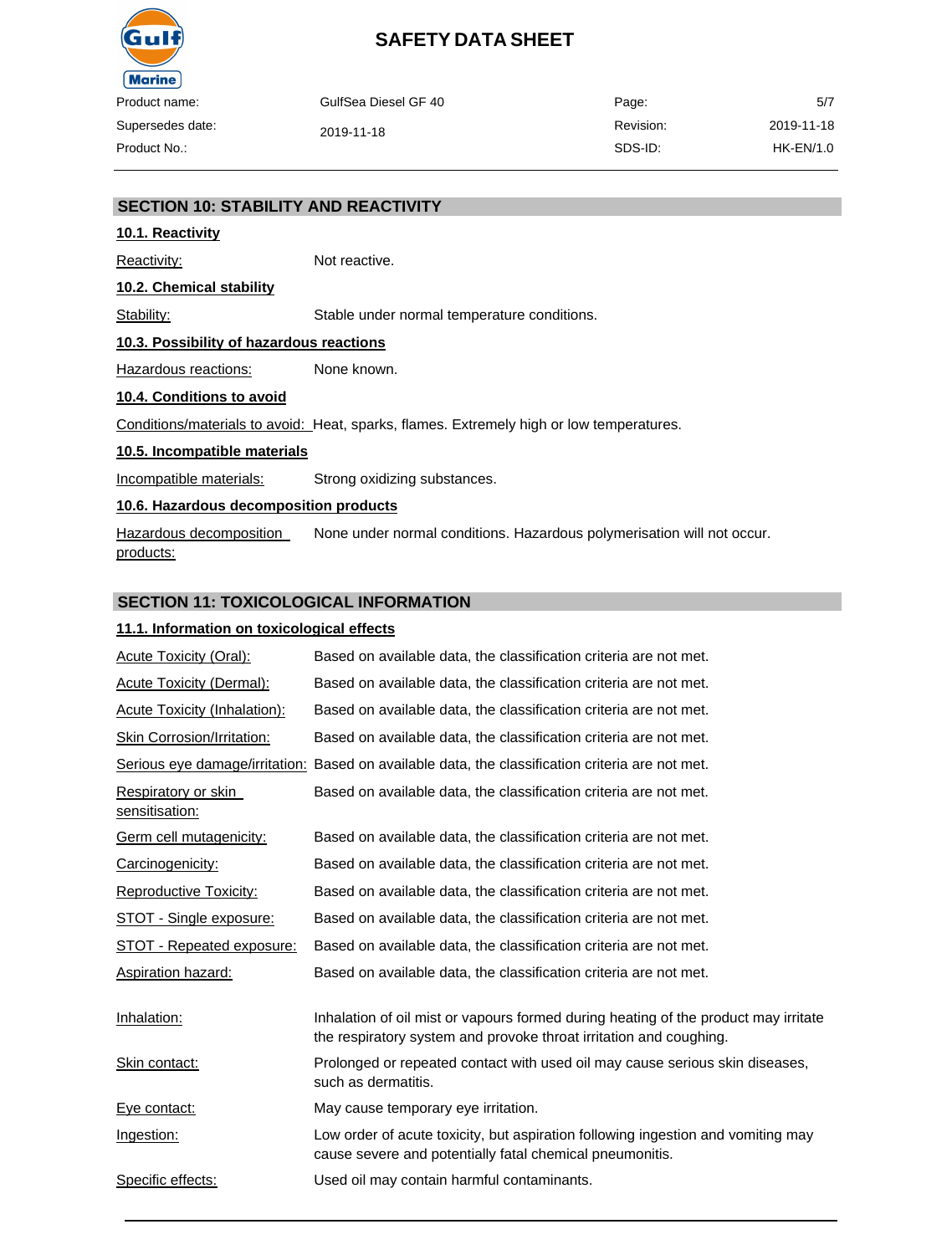

| oduct name:    | GulfSea Diesel GF 40 | Page:     | 6/7        |
|----------------|----------------------|-----------|------------|
| persedes date: | 2019-11-18           | Revision: | 2019-11-18 |
| oduct No.:-    |                      | SDS-ID:   | HK-EN/1.0  |
|                |                      |           |            |

#### **SECTION 12: ECOLOGICAL INFORMATION**

#### **12.1. Toxicity**

Ecotoxicity: Not classified as dangerous to the environment. **12.2. Persistence and degradability**

Degradability: Potentially degradable, but will persist in the environment for long periods.

#### **12.3. Bioaccumulative potential**

Bioaccumulative potential: No data available on bioaccumulation.

#### **12.4. Mobility in soil**

Mobility: Spillages may penetrate the soil causing ground water contamination.

#### **12.5. Results of PBT and vPvB assessment**

PBT/vPvB: Not known.

#### **12.6. Other adverse effects**

Other adverse effects: Not known.

### **SECTION 13: DISPOSAL CONSIDERATIONS**

#### **13.1. Waste treatment methods**

Dispose of waste and residues in accordance with local authority requirements.

Contaminated packaging: Disposal through approved facilities is recommended.

### **SECTION 14: TRANSPORT INFORMATION**

The product is not covered by international regulation on the transport of dangerous goods (IMDG, IATA).

| <u>14.1. UN number</u>             |                                                                                |
|------------------------------------|--------------------------------------------------------------------------------|
| UN-No:                             | Not regulated.                                                                 |
| 14.2. UN proper shipping name      |                                                                                |
| Proper Shipping Name:              | Not regulated.                                                                 |
| 14.3. Transport hazard class(es)   |                                                                                |
| Class:                             | Not regulated.                                                                 |
| 14.4.Packing group                 |                                                                                |
| <u>PG:</u>                         | Not regulated.                                                                 |
| 14.5. Environmental hazards        |                                                                                |
| Marine pollutant:                  | Not regulated.                                                                 |
| 14.6. Special precautions for user |                                                                                |
| Special precautions:               | Not regulated.                                                                 |
|                                    | 14.7. Transport in bulk according to Annex II of MARPOL 73/78 and the IBC Code |
| Transport in bulk:                 | No information available.                                                      |